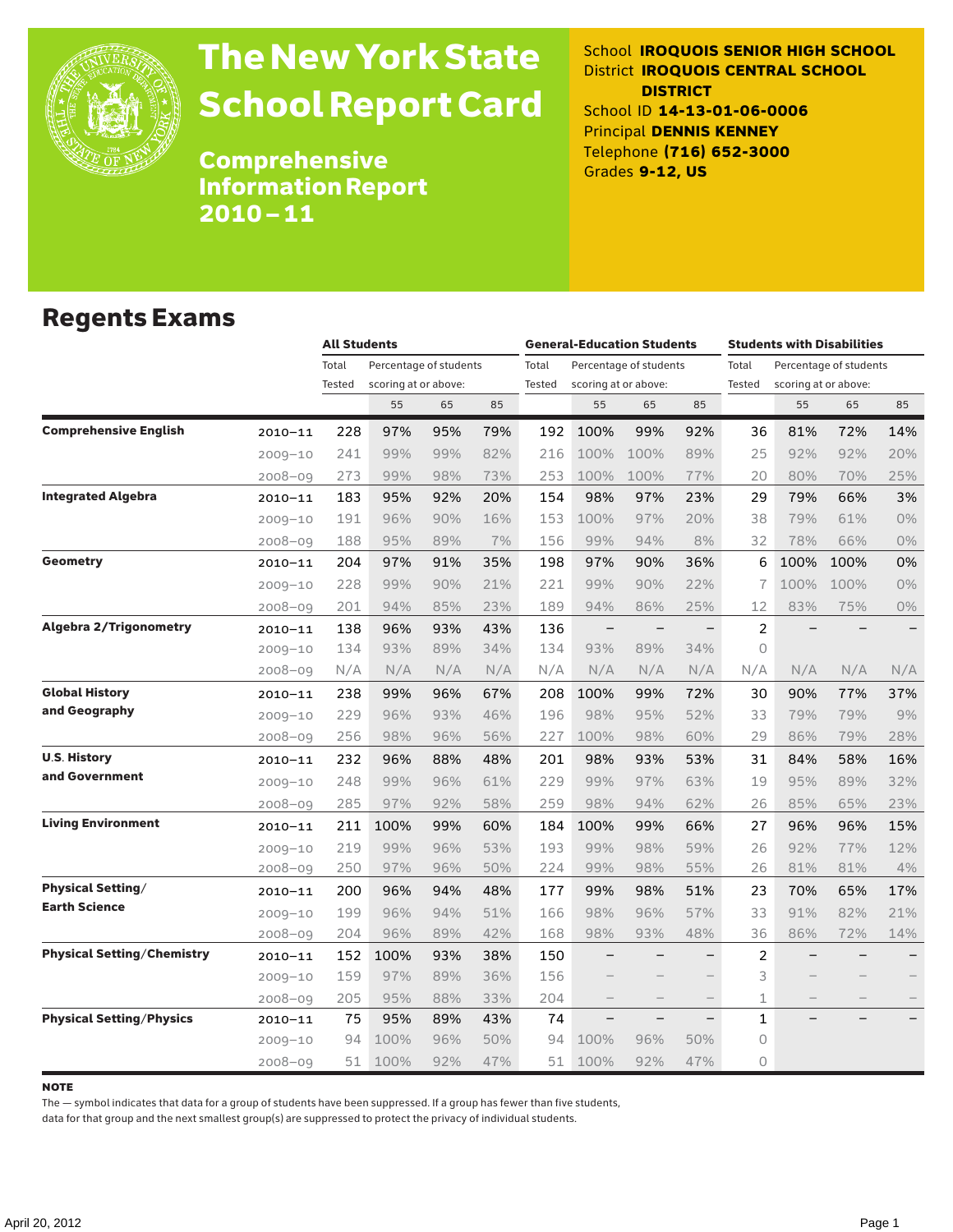#### School **IROQUOIS SENIOR HIGH SCHOOL** District **IROQUOIS CENTRAL SCHOOL DISTRICT**

### Regents Exams

|                              |             |         | <b>All Students</b> |                                                       |     |                 | <b>General-Education Students Students with Disabilities</b> |          |  |                 |                                                |    |    |  |  |
|------------------------------|-------------|---------|---------------------|-------------------------------------------------------|-----|-----------------|--------------------------------------------------------------|----------|--|-----------------|------------------------------------------------|----|----|--|--|
|                              |             | Total   |                     | Percentage of students<br>Tested scoring at or above: |     | Total<br>Tested | Percentage of students<br>scoring at or above:               |          |  | Total<br>Tested | Percentage of students<br>scoring at or above: |    |    |  |  |
|                              |             |         | 55                  | 65                                                    | 85  |                 | 55                                                           | 85<br>65 |  |                 | 55                                             | 65 | 85 |  |  |
| <b>Comprehensive French</b>  | $2010 - 11$ | 70      | 97%                 | 97%                                                   | 51% | 69              |                                                              |          |  |                 |                                                |    |    |  |  |
|                              | $2009 - 10$ | 54      | 98%                 | 94%                                                   | 43% | 53              |                                                              |          |  | 1               |                                                |    |    |  |  |
|                              | $2008 - 09$ | 53      | 100%                | 98%                                                   | 64% | 52              |                                                              |          |  | 1               |                                                |    |    |  |  |
| <b>Comprehensive Italian</b> | $2010 - 11$ | 0       |                     |                                                       |     | 0               |                                                              |          |  | 0               |                                                |    |    |  |  |
|                              | $2009 - 10$ | $\circ$ |                     |                                                       |     | 0               |                                                              |          |  | $\bigcap$       |                                                |    |    |  |  |
|                              | $2008 - 09$ | $\circ$ |                     |                                                       |     | 0               |                                                              |          |  | 0               |                                                |    |    |  |  |
| <b>Comprehensive Spanish</b> | $2010 - 11$ | 116     | 98%                 | 95%                                                   | 55% | 112             |                                                              |          |  | 4               |                                                |    |    |  |  |
|                              | $2009 - 10$ | 104     | 97%                 | 94%                                                   | 49% | 102             |                                                              |          |  | $\overline{2}$  |                                                |    |    |  |  |
|                              | $2008 - 09$ | 142     | 100%                | 97%                                                   | 61% | 138             |                                                              |          |  | 4               |                                                |    |    |  |  |

**NOTE** 

The — symbol indicates that data for a group of students have been suppressed. If a group has fewer than five students,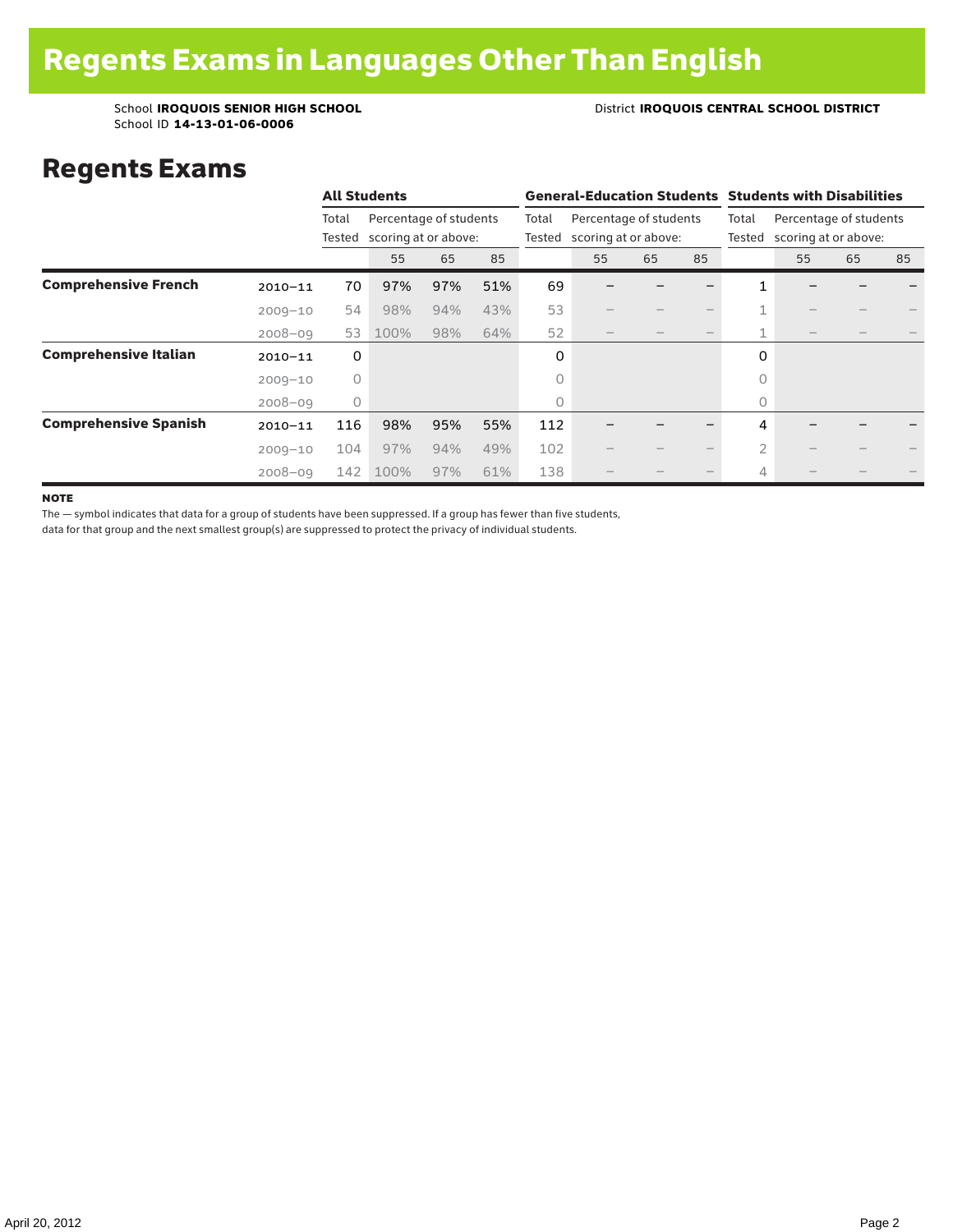### Regents Competency Tests

|                       |             | <b>All Students</b> |                  |                     |                  | <b>General-Education Students Students with Disabilities</b> |                  |  |
|-----------------------|-------------|---------------------|------------------|---------------------|------------------|--------------------------------------------------------------|------------------|--|
|                       |             | <b>Total Tested</b> | Percent Passing: | <b>Total Tested</b> | Percent Passing: | <b>Total Tested</b>                                          | Percent Passing: |  |
| <b>Mathematics</b>    | $2010 - 11$ | 16                  | 75%              | 2                   |                  | 14                                                           |                  |  |
|                       | $2009 - 10$ | 17                  | 76%              | 3                   |                  | 14                                                           |                  |  |
|                       | $2008 - 09$ | 33                  | 82%              | 2                   |                  | 31                                                           |                  |  |
| <b>Science</b>        | $2010 - 11$ | 5                   | 20%              | 0                   |                  | 5                                                            | 20%              |  |
|                       | $2009 - 10$ | 9                   | 22%              | 0                   |                  | 9                                                            | 22%              |  |
|                       | $2008 - 09$ | 8                   | 38%              | 0                   |                  | 8                                                            | 38%              |  |
| <b>Reading</b>        | $2010 - 11$ | 1                   |                  | 0                   |                  | 1                                                            |                  |  |
|                       | $2009 - 10$ | 3                   |                  | $\circ$             |                  | 3                                                            |                  |  |
|                       | $2008 - 09$ | 3                   |                  | $\circ$             |                  | 3                                                            |                  |  |
| <b>Writing</b>        | $2010 - 11$ | 4                   | -                | 0                   |                  | 4                                                            |                  |  |
|                       | $2009 - 10$ | 3                   |                  | $\Omega$            |                  | 3                                                            |                  |  |
|                       | $2008 - 09$ | 3                   |                  | $\circ$             |                  | 3                                                            |                  |  |
| <b>Global Studies</b> | $2010 - 11$ | 4                   |                  | 0                   |                  | 4                                                            |                  |  |
|                       | $2009 - 10$ | 9                   | 44%              | $\Omega$            |                  | 9                                                            | 44%              |  |
|                       | 2008-09     | 4                   |                  | $\circ$             |                  | 4                                                            |                  |  |
| <b>U.S. History</b>   | $2010 - 11$ | 5                   | 40%              | 0                   |                  | 5                                                            | 40%              |  |
| and Government        | $2009 - 10$ | 3                   |                  | $\circ$             |                  | 3                                                            |                  |  |
|                       | $2008 - 09$ | 3                   |                  | 0                   |                  | 3                                                            |                  |  |

#### **NOTE**

The — symbol indicates that data for a group of students have been suppressed. If a group has fewer than five students,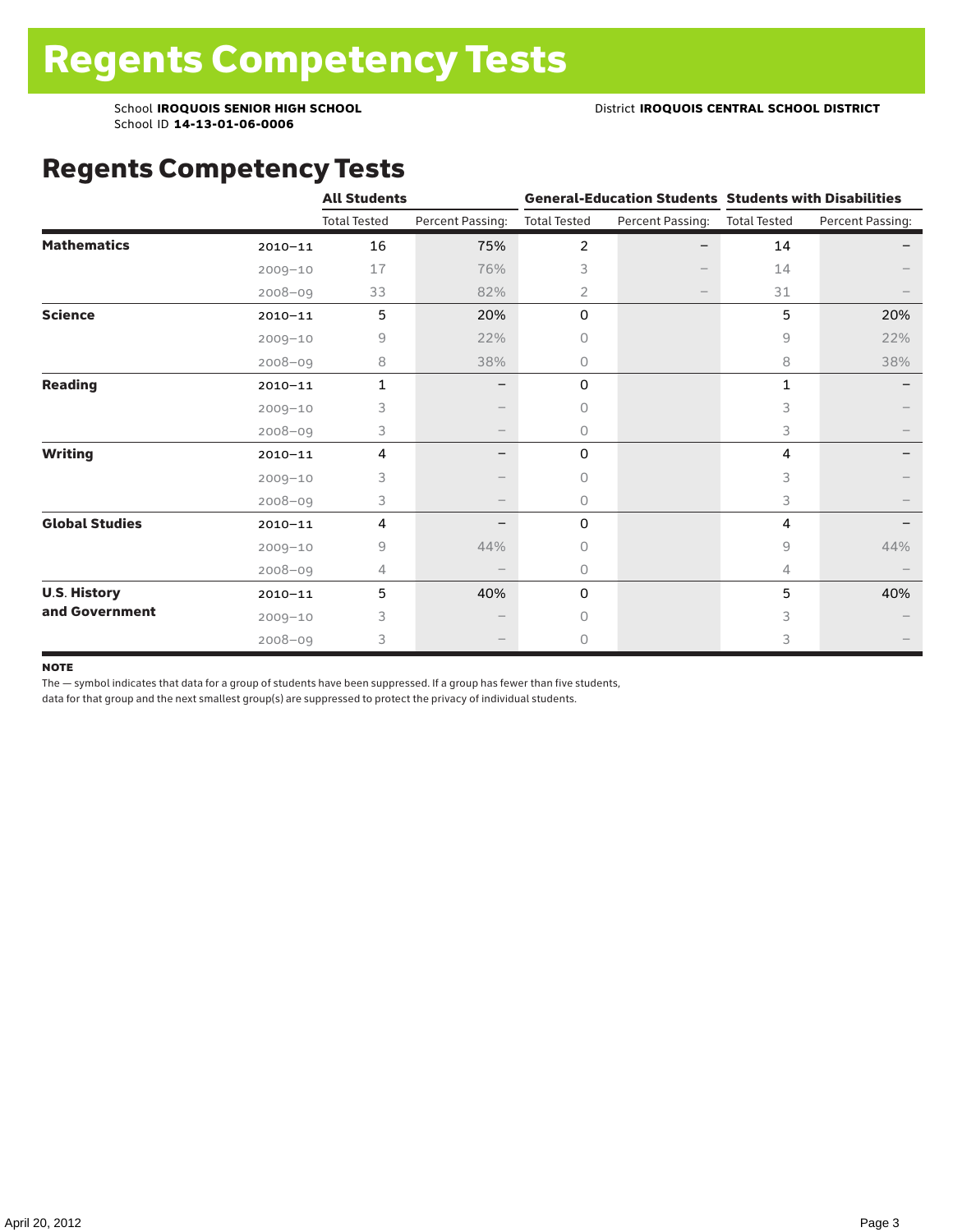#### New York State English as a Second Language Achievement Test (NYSESLAT)

|                  |             |                | <b>All Students</b> |                                   |                          |                | <b>General-Education Students</b> |                                   |  |       |             | <b>Students with Disabilities</b> |                     |  |  |       |
|------------------|-------------|----------------|---------------------|-----------------------------------|--------------------------|----------------|-----------------------------------|-----------------------------------|--|-------|-------------|-----------------------------------|---------------------|--|--|-------|
|                  |             | Total          |                     | Percent of students scoring       |                          | Total          |                                   | Percent of students scoring       |  |       | Total       | Percent of students scoring       |                     |  |  |       |
|                  |             |                |                     | Tested in each performance level: |                          |                |                                   | Tested in each performance level: |  |       |             | Tested in each performance level: |                     |  |  |       |
|                  |             |                |                     | Begin. Interm. Adv.               | Prof.                    |                |                                   | Begin. Interm. Adv.               |  | Prof. |             |                                   | Begin. Interm. Adv. |  |  | Prof. |
| <b>Listening</b> | $2010 - 11$ | 0              |                     |                                   |                          | 0              |                                   |                                   |  |       | $\mathbf 0$ |                                   |                     |  |  |       |
| and Speaking     | $2009 - 10$ | 0              |                     |                                   |                          | $\circ$        |                                   |                                   |  |       | $\Omega$    |                                   |                     |  |  |       |
| $(Grades K-1)$   | $2008 - 09$ | 0              |                     |                                   |                          | $\bigcirc$     |                                   |                                   |  |       | 0           |                                   |                     |  |  |       |
| <b>Reading</b>   | $2010 - 11$ | 0              |                     |                                   |                          | 0              |                                   |                                   |  |       | 0           |                                   |                     |  |  |       |
| and Writing      | $2009 - 10$ | $\bigcirc$     |                     |                                   |                          | $\circ$        |                                   |                                   |  |       | 0           |                                   |                     |  |  |       |
| $(Grades K-1)$   | $2008 - 09$ | $\bigcirc$     |                     |                                   |                          | 0              |                                   |                                   |  |       | 0           |                                   |                     |  |  |       |
| <b>Listening</b> | $2010 - 11$ | 0              |                     |                                   |                          | 0              |                                   |                                   |  |       | $\mathbf 0$ |                                   |                     |  |  |       |
| and Speaking     | $2009 - 10$ | 0              |                     |                                   |                          | $\circ$        |                                   |                                   |  |       | $\circ$     |                                   |                     |  |  |       |
| $(Grades 2-4)$   | $2008 - 09$ | 0              |                     |                                   |                          | $\circ$        |                                   |                                   |  |       | 0           |                                   |                     |  |  |       |
| <b>Reading</b>   | $2010 - 11$ | 0              |                     |                                   |                          | $\mathbf 0$    |                                   |                                   |  |       | $\mathbf 0$ |                                   |                     |  |  |       |
| and Writing      | $2009 - 10$ | 0              |                     |                                   |                          | $\circ$        |                                   |                                   |  |       | $\circ$     |                                   |                     |  |  |       |
| $(Grades 2-4)$   | 2008-09     | 0              |                     |                                   |                          | $\circ$        |                                   |                                   |  |       | 0           |                                   |                     |  |  |       |
| <b>Listening</b> | $2010 - 11$ | 0              |                     |                                   |                          | 0              |                                   |                                   |  |       | 0           |                                   |                     |  |  |       |
| and Speaking     | $2009 - 10$ | 0              |                     |                                   |                          | $\circ$        |                                   |                                   |  |       | $\circ$     |                                   |                     |  |  |       |
| $(Grades 5-6)$   | $2008 - 09$ | $\bigcirc$     |                     |                                   |                          | 0              |                                   |                                   |  |       | 0           |                                   |                     |  |  |       |
| <b>Reading</b>   | $2010 - 11$ | 0              |                     |                                   |                          | 0              |                                   |                                   |  |       | 0           |                                   |                     |  |  |       |
| and Writing      | $2009 - 10$ | $\bigcirc$     |                     |                                   |                          | $\circ$        |                                   |                                   |  |       | $\circ$     |                                   |                     |  |  |       |
| $(Grades 5-6)$   | $2008 - 09$ | $\bigcirc$     |                     |                                   |                          | $\bigcirc$     |                                   |                                   |  |       | 0           |                                   |                     |  |  |       |
| <b>Listening</b> | $2010 - 11$ | 0              |                     |                                   |                          | 0              |                                   |                                   |  |       | $\mathbf 0$ |                                   |                     |  |  |       |
| and Speaking     | $2009 - 10$ | $\bigcirc$     |                     |                                   |                          | $\circ$        |                                   |                                   |  |       | $\Omega$    |                                   |                     |  |  |       |
| $(Grades 7-8)$   | $2008 - 09$ | $\bigcirc$     |                     |                                   |                          | $\circ$        |                                   |                                   |  |       | 0           |                                   |                     |  |  |       |
| <b>Reading</b>   | $2010 - 11$ | 0              |                     |                                   |                          | $\mathbf 0$    |                                   |                                   |  |       | $\mathbf 0$ |                                   |                     |  |  |       |
| and Writing      | $2009 - 10$ | 0              |                     |                                   |                          | $\circ$        |                                   |                                   |  |       | $\Omega$    |                                   |                     |  |  |       |
| $(Grades 7-8)$   | $2008 - 09$ | $\bigcirc$     |                     |                                   |                          | 0              |                                   |                                   |  |       | 0           |                                   |                     |  |  |       |
| <b>Listening</b> | $2010 - 11$ | $\mathbf{1}$   |                     |                                   | —                        | 0              |                                   |                                   |  |       | 1           |                                   |                     |  |  |       |
| and Speaking     | $2009 - 10$ | $\mathbf 1$    |                     |                                   | $\overline{\phantom{0}}$ | $\circ$        |                                   |                                   |  |       | 1           |                                   |                     |  |  |       |
| $(Grades 9-12)$  | $2008 - 09$ | $\overline{2}$ |                     |                                   | $\overline{\phantom{0}}$ | $\overline{2}$ |                                   |                                   |  |       | 0           |                                   |                     |  |  |       |
| <b>Reading</b>   | $2010 - 11$ | $\mathbf 1$    |                     |                                   | $\overline{\phantom{0}}$ | $\mathsf 0$    |                                   |                                   |  |       | 1           |                                   |                     |  |  |       |
| and Writing      | $2009 - 10$ | $\perp$        |                     |                                   |                          | $\circ$        |                                   |                                   |  |       | 1           |                                   |                     |  |  |       |
| $(Grades 9-12)$  | $2008 - 09$ | $\overline{2}$ |                     |                                   |                          | $\overline{2}$ |                                   |                                   |  |       | 0           |                                   |                     |  |  |       |

#### note

The — symbol indicates that data for a group of students have been suppressed. If a group has fewer than five students,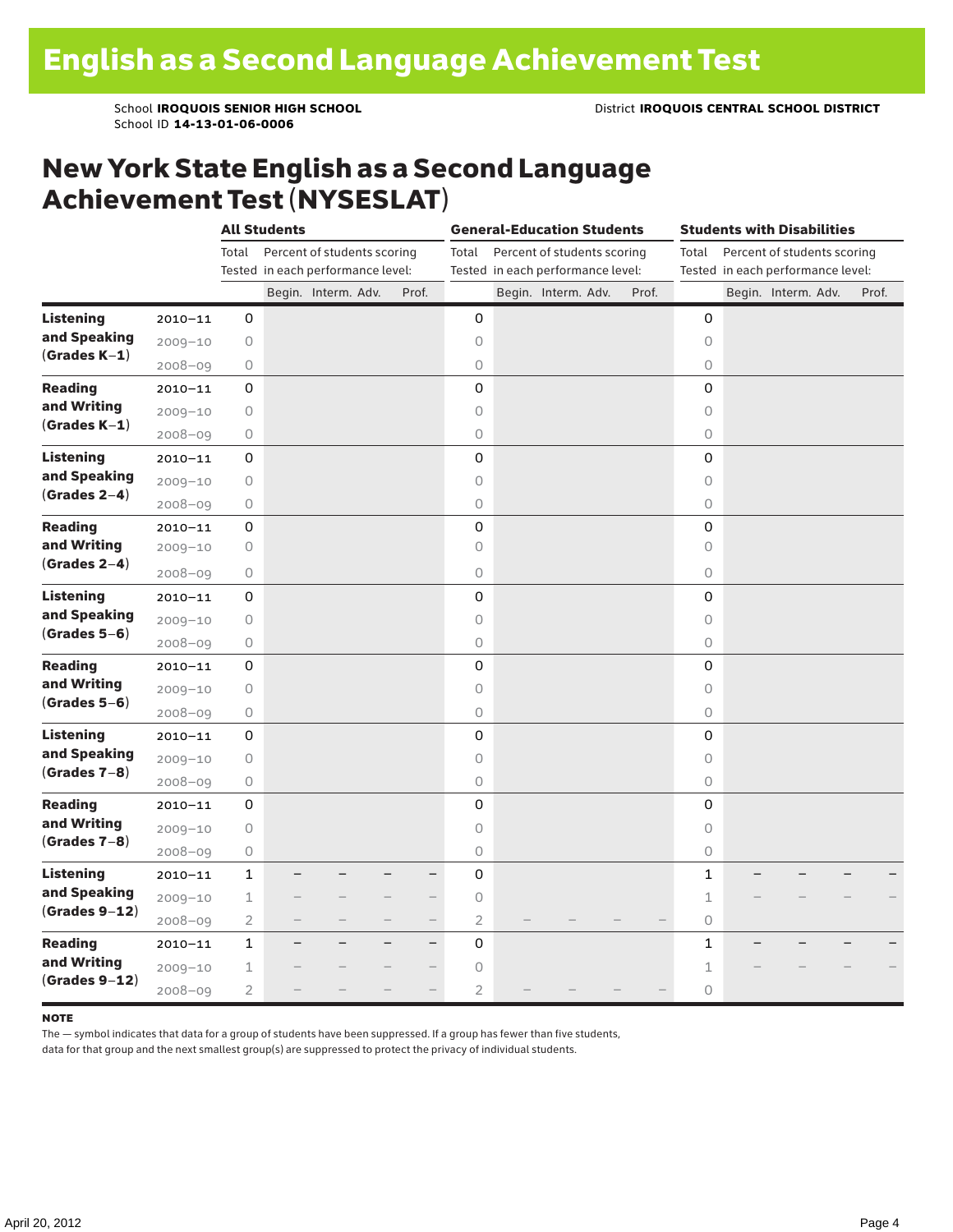### 2007 Total Cohort Performance on Regents Exams After Four Years

|                                        | <b>All Students</b> |                                    |     |              |  | <b>General-Education Students</b>                               |           |     |              |  |                                                         | <b>Students with Disabilities</b> |     |              |  |  |
|----------------------------------------|---------------------|------------------------------------|-----|--------------|--|-----------------------------------------------------------------|-----------|-----|--------------|--|---------------------------------------------------------|-----------------------------------|-----|--------------|--|--|
|                                        | ohort<br>ō<br>ごこ    | Percentage of<br>students scoring: |     |              |  | ohort<br>힝<br>Percentage of<br>모<br>students scoring:<br>$\cup$ |           |     |              |  | Cohort<br>Enrolln<br>Percentage of<br>students scoring: |                                   |     |              |  |  |
|                                        |                     | $55 - 64$                          |     | 65-84 85-100 |  |                                                                 | $55 - 64$ |     | 65-84 85-100 |  |                                                         | $55 - 64$                         |     | 65-84 85-100 |  |  |
| <b>Global History</b><br>and Geography | 246                 | 0%                                 | 41% | 57%          |  | 222                                                             | 0%        | 40% | 60%          |  | 24                                                      | 0%                                | 50% | 25%          |  |  |
| <b>U.S. History</b><br>and Government  | 246                 | 3%                                 | 32% | 61%          |  | 222                                                             | 2%        | 31% | 65%          |  | 24                                                      | 8%                                | 46% | 21%          |  |  |
| <b>Science</b>                         | 246                 | 0%                                 | 38% | 60%          |  | 222                                                             | 0%        | 34% | 66%          |  | 24                                                      | 0%                                | 75% | 8%           |  |  |

### New York State Alternate Assessments (NYSAA) 2010–11

|                        | <b>All Students</b> |                            |   |   |   |  |  |  |  |
|------------------------|---------------------|----------------------------|---|---|---|--|--|--|--|
|                        | Total               | Number of students scoring |   |   |   |  |  |  |  |
|                        |                     | Tested at Level:           |   |   |   |  |  |  |  |
|                        |                     | 1                          | 2 | 3 | 4 |  |  |  |  |
| <b>Secondary Level</b> |                     |                            |   |   |   |  |  |  |  |
| English Language Arts  | 1                   |                            |   |   |   |  |  |  |  |
| <b>Mathematics</b>     | 1                   |                            |   |   |   |  |  |  |  |
| Social Studies         | 1                   |                            |   |   |   |  |  |  |  |
| Science                | 1                   |                            |   |   |   |  |  |  |  |

The New York State Alternate Assessment (NYSAA) is for students with severe cognitive disabilities. Results for students taking the NYSAA in English language arts, mathematics, and science at the elementary and middle levels are available in the *Accountability and Overview Report* part of *The New York State Report Card*.

#### **NOTE**

The — symbol indicates that data for a group of students have been suppressed. If a group has fewer than five students,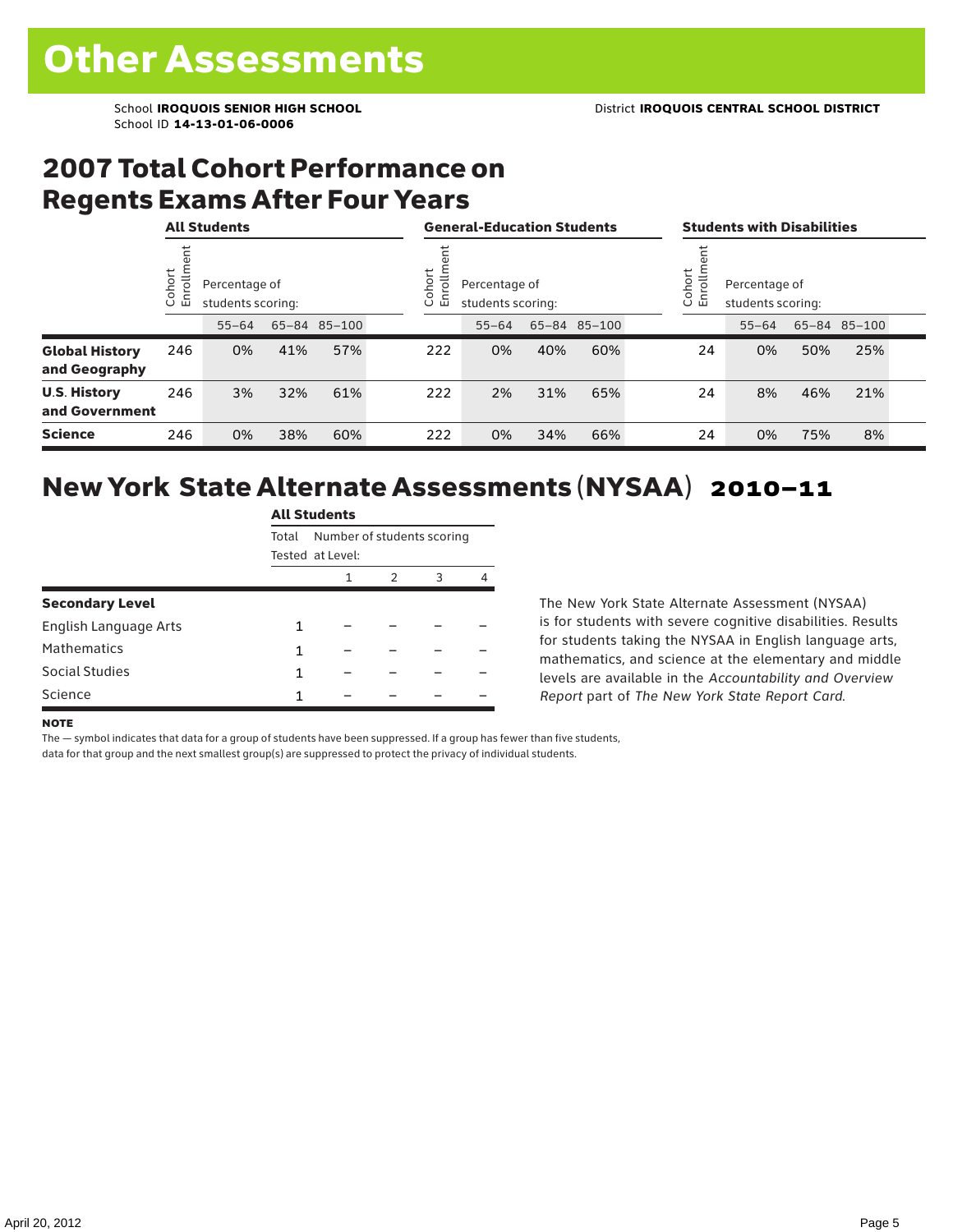## High School Completers

|                                    |             | <b>All Students</b>   |                            | <b>General-Education Students</b> |                            | <b>Students with Disabilities</b> |                            |  |
|------------------------------------|-------------|-----------------------|----------------------------|-----------------------------------|----------------------------|-----------------------------------|----------------------------|--|
|                                    |             | Number<br>of Students | Percentage<br>of Graduates | Number<br>of Students             | Percentage<br>of Graduates | <b>Number</b><br>of Students      | Percentage<br>of Graduates |  |
| <b>Total Graduates</b>             | $2010 - 11$ | 233                   |                            | 217                               |                            | 16                                |                            |  |
|                                    | $2009 - 10$ | 261                   |                            | 249                               |                            | 12                                |                            |  |
|                                    | $2008 - 09$ | 232                   |                            | 204                               |                            | 28                                |                            |  |
| <b>Receiving a Regents Diploma</b> | $2010 - 11$ | 228                   | 98%                        | 214                               | 99%                        | 14                                | 88%                        |  |
|                                    | $2009 - 10$ | 257                   | 98%                        | 248                               | 100%                       | 9                                 | 75%                        |  |
|                                    | $2008 - 09$ | 223                   | 96%                        | 202                               | 99%                        | 21                                | 75%                        |  |
| <b>Receiving a Regents Diploma</b> | $2010 - 11$ | 130                   | 56%                        | 129                               | 59%                        | 1                                 | 6%                         |  |
| with Advanced Designation          | $2009 - 10$ | 152                   | 58%                        | 151                               | 61%                        | 1                                 | 8%                         |  |
|                                    | $2008 - 09$ | 116                   | 50%                        | 115                               | 56%                        | 1                                 | 4%                         |  |
| <b>Receiving an</b>                | $2010 - 11$ | 1                     | N/A                        | 0                                 |                            | 1                                 | N/A                        |  |
| <b>Individualized Education</b>    | $2009 - 10$ | $\overline{2}$        | N/A                        | $\Omega$                          |                            | 2                                 | N/A                        |  |
| Program (IEP) Diploma              | $2008 - 09$ | 3                     | N/A                        | $\circ$                           |                            | 3                                 | N/A                        |  |

NOTE Students receiving Regents diplomas and Regents diplomas with advanced designation are considered graduates; recipients of IEP diplomas are not.

### High School Noncompleters

|                                      |             | <b>All Students</b>   |                           | <b>General-Education Students</b> |                           | <b>Students with Disabilities</b> |                           |  |
|--------------------------------------|-------------|-----------------------|---------------------------|-----------------------------------|---------------------------|-----------------------------------|---------------------------|--|
|                                      |             | Number<br>of Students | Percentage<br>of Students | Number<br>of Students             | Percentage<br>of Students | Number<br>of Students             | Percentage<br>of Students |  |
| <b>Dropped Out</b>                   | $2010 - 11$ | 8                     | 1%                        | 5                                 | 1%                        | 3                                 | 3%                        |  |
|                                      | $2009 - 10$ | 4                     | $0\%$                     | 4                                 | $0\%$                     | Ω                                 | $0\%$                     |  |
|                                      | $2008 - 09$ | 5                     | $1\%$                     | 5                                 | $1\%$                     | 0                                 | $0\%$                     |  |
| Entered Approved High School 2010-11 |             | 0                     | 0%                        | 0                                 | 0%                        | 0                                 | 0%                        |  |
| <b>Equivalency Preparation</b>       | $2009 - 10$ | 0                     | $0\%$                     | 0                                 | 0%                        | 0                                 | $0\%$                     |  |
| Program                              | $2008 - 09$ | 0                     | $0\%$                     | 0                                 | $0\%$                     | 0                                 | $0\%$                     |  |
| <b>Total Noncompleters</b>           | $2010 - 11$ | 8                     | 1%                        | 5                                 | 1%                        | 3                                 | 3%                        |  |
|                                      | $2009 - 10$ | 4                     | $0\%$                     | 4                                 | $0\%$                     | Ω                                 | $0\%$                     |  |
|                                      | $2008 - 09$ | 5                     | $1\%$                     | 5                                 | $1\%$                     |                                   | $0\%$                     |  |

## Post-secondary Plans of 2010–11 Completers

|                                | <b>All Students</b>   |                           |                       | <b>General-Education Students</b> | <b>Students with Disabilities</b> |                           |  |  |
|--------------------------------|-----------------------|---------------------------|-----------------------|-----------------------------------|-----------------------------------|---------------------------|--|--|
|                                | Number<br>of Students | Percentage<br>of Students | Number<br>of Students | Percentage<br>of Students         | Number<br>of Students             | Percentage<br>of Students |  |  |
| <b>To 4-year College</b>       | 132                   | 56%                       | 130                   | 60%                               | ຳ                                 | 12%                       |  |  |
| <b>To 2-year College</b>       | 72                    | 31%                       | 67                    | 31%                               | 5                                 | 29%                       |  |  |
| <b>To Other Post-secondary</b> | 4                     | 2%                        |                       | 1%                                |                                   | 6%                        |  |  |
| <b>To the Military</b>         | 5                     | 2%                        | 5                     | 2%                                | O                                 | 0%                        |  |  |
| <b>To Employment</b>           | 19                    | 8%                        | 10                    | 5%                                | 9                                 | 53%                       |  |  |
| <b>To Adult Services</b>       | 0                     | 0%                        | 0                     | 0%                                | 0                                 | 0%                        |  |  |
| <b>To Other Known Plans</b>    | 0                     | 0%                        | 0                     | 0%                                | 0                                 | 0%                        |  |  |
| <b>Plan Unknown</b>            |                       | 1%                        |                       | 1%                                | n                                 | 0%                        |  |  |